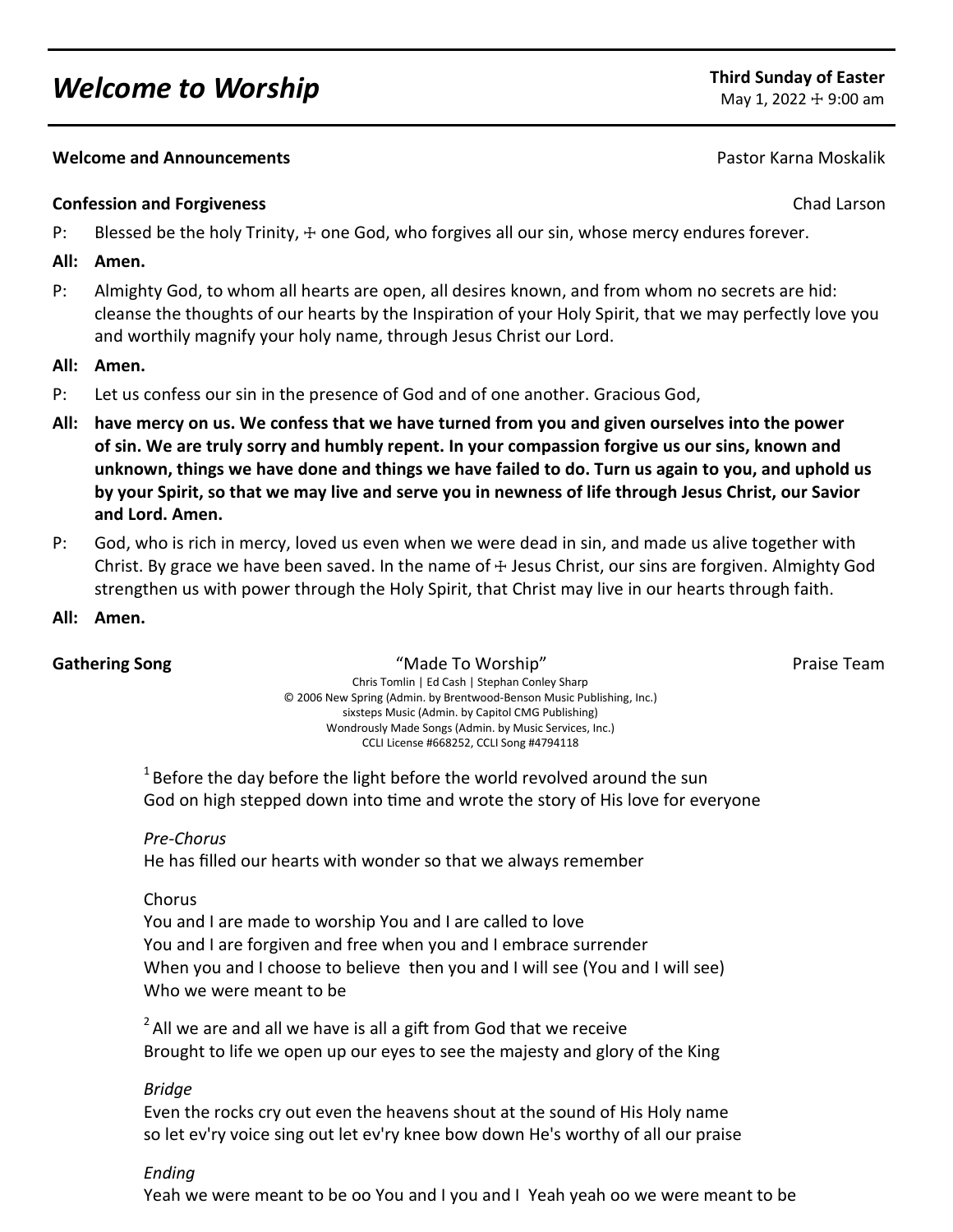- L: The grace of our Lord Jesus Christ, the love of God, and the communion of the Holy Spirit be with you all.
- **All: And also with you.**

# **Prayer of the Day**

### *Let us pray.*

**Eternal and all-merciful God, with all the angels and all the saints we laud your majesty and might. By the resurrection of your Son, show yourself to us and inspire us to follow Jesus Christ, our Savior and Lord, who lives and reigns with you and the Holy Spirit, one God, now and forever. Amen.**

**Musical Offering The Gift of Love "** The Gift of Love" Denise Beiermann, Andrea Valley Arr. Hal H. Hopson **Dennis Beiermann** 

### **Gospel** John 21:1-19

<sup>1</sup>After these things Jesus showed himself again to the disciples by the Sea of Tiberias; and he showed himself in this way. <sup>2</sup>Gathered there together were Simon Peter, Thomas called the Twin, Nathanael of Cana in Galilee, the sons of Zebedee, and two others of his disciples. <sup>3</sup>Simon Peter said to them, "I am going fishing." They said to him, "We will go with you." They went out and got into the boat, but that night they caught nothing. <sup>4</sup>Just after daybreak, Jesus stood on the beach; but the disciples did not know that it was Jesus. <sup>5</sup>Jesus said to them, "Children, you have no fish, have you?" They answered him, "No." <sup>6</sup>He said to them, "Cast the net to the right side of the boat, and you will find some." So they cast it, and now they were not able to haul it in because there were so many fish. <sup>7</sup>That disciple whom Jesus loved said to Peter, "It is the Lord!" When Simon Peter heard that it was the Lord, he put on some clothes, for he was naked, and jumped into the sea. <sup>8</sup>But the other disciples came in the boat, dragging the net full of fish, for they were not far from the land, only about a hundred yards off. <sup>9</sup>When they had gone ashore, they saw a charcoal fire there, with fish on it, and bread. <sup>10</sup>Jesus said to them, "Bring some of the fish that you have just caught." <sup>11</sup>So Simon Peter went aboard and hauled the net ashore, full of large fish, a hundred fiftythree of them; and though there were so many, the net was not torn. <sup>12</sup> Jesus said to them, "Come and have breakfast." Now none of the disciples dared to ask him, "Who are you?" because they knew it was the Lord. <sup>13</sup> Jesus came and took the bread and gave it to them, and did the same with the fish. <sup>14</sup>This was now the third time that Jesus appeared to the disciples after he was raised from the dead. <sup>15</sup>When they had finished breakfast, Jesus said to Simon Peter, "Simon son of John, do you love me more than these?" He said to him, "Yes, Lord; you know that I love you." Jesus said to him, "Feed my lambs." <sup>16</sup>A second time he said to him, "Simon son of John, do you love me?" He said to him, "Yes, Lord; you know that I love you." Jesus said to him, "Tend my sheep." <sup>17</sup>He said to him the third time, "Simon son of John, do you love me?" Peter felt hurt because he said to him the third time, "Do you love me?" And he said to him, "Lord, you know everything; you know that I love you." Jesus said to him, "Feed my sheep. <sup>18</sup>Very truly, I tell you, when you were younger, you used to fasten your own belt and to go wherever you wished. But when you grow old, you will stretch out your hands, and someone else will fasten a belt around you and take you where you do not wish to go." <sup>19</sup> (He said this to indicate the kind of death by which he would glorify God.) After this he said to him, "Follow me."

**Message** Pastor Karna Moskalik